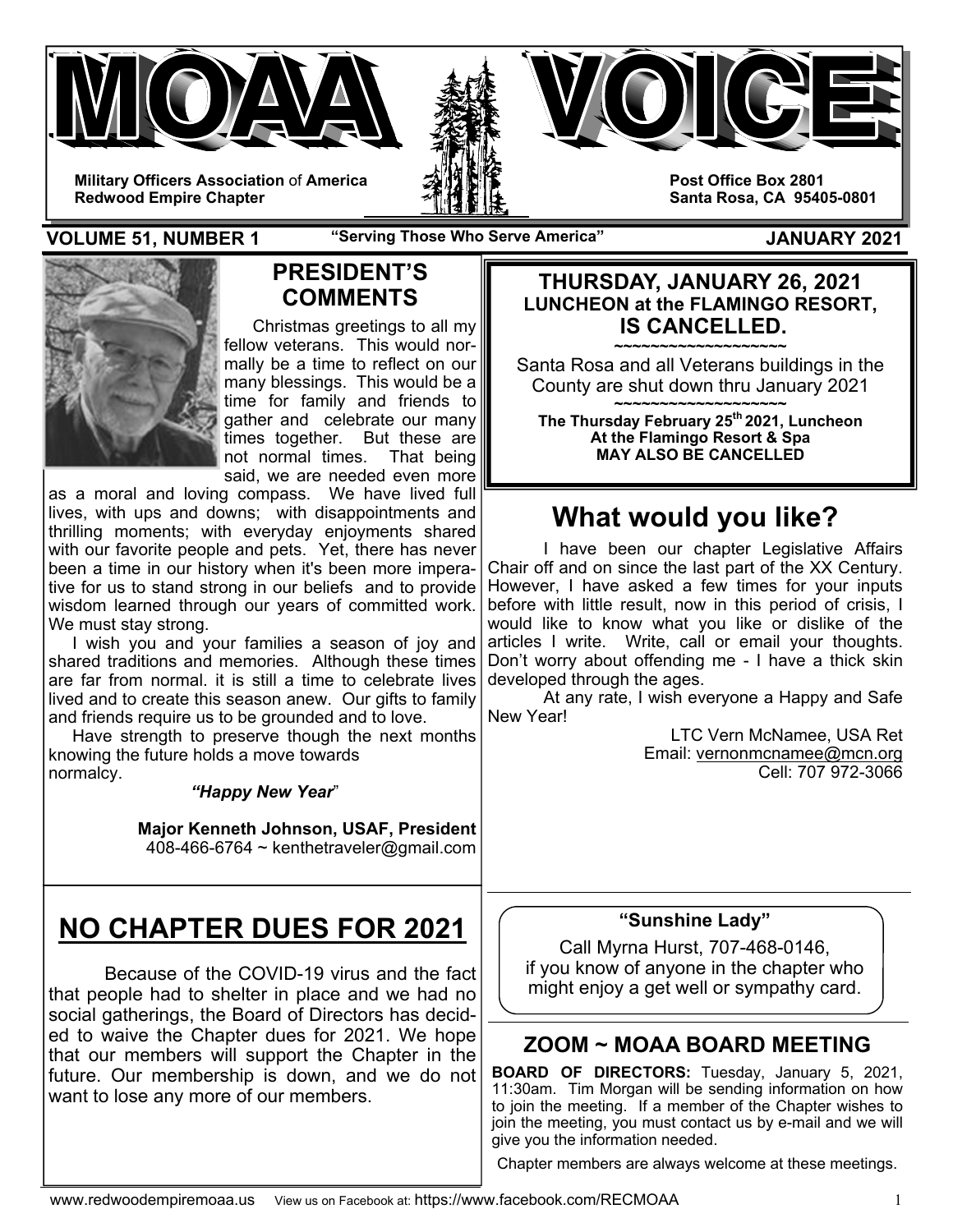### **SCHOLARSHIP APPLICATIONS**

 The application period for COL William G. Brey Scholarships will open on January 1, 2021, and will close on March 15, 2021. Closing date is firm. Those eligible to apply for scholarship assistance are children, wards, and lineal descendants (including grandchildren, great-grandchildren, and greatgreat-grandchildren, natural or adopted) of living or deceased officer, warrant officer, or auxiliary members of the Chapter. Scholarship eligibility is limited to those pursuing undergraduate academic and professional certificate programs. Applications will not be accepted for support of graduate studies.

Our experience is that it can take some time for prospective applicants to gather all the required supporting documentation, then prepare and submit the completed application before the cutoff date. We therefore recommend that Chapter members advise eligible family members of scholarship availability and contact information early enough to give them sufficient reaction time.

 Application forms are available. They may be obtained by writing to:

 **Secretary, Redwood Empire Chapter, MOAA** P. O. Box 2801 Santa Rosa, CA 95405-0801

or by directly contacting Scholarship Committee Chairman:

**Lee P. Hoskins**

 P. O. Box 2801 Santa Rosa, CA 95405-0801 – Phone: (707)328-2316 or e-mail: leehoskins@live.com

 Lee will provide them immediately to all interested parties by fastest means available.

**WE NEED** 

# **COMING SOON!!!! THE COL BREY SCHOLARSHIP AND MERIT AWARDS HAVE BEEN REVISED TO REFLECT GRADES, MERIT, ANDHUMANITY!!! OPEN TO:**

High school seniors or High school graduates

• to pursue a college degree

• to enroll in a professional training program such as fire prevention, electrician, police protection, auto mechanics, culinary school, or comparable training programs.

- college undergraduates
- previous applicants of the Brey Scholarship

The Brey Scholarship is limited to a maximum of **two** awarded scholarships per applicant.



# **RECMOAA Zoomers Pub Meeting**

Our first Pub Meeting using Zoom on December 4<sup>th</sup> went well with about 10 members attending for most of an hour. It was nice to just chat about various things and most of us shared a funny story or joke.

 So…we'll do it again on the second Tuesday in January at 4pm. Tim Morgan will again setup a monthly Zoomer Pub Meeting. Should last about an hour and attendance is purely optional. The access information for the first meeting on January 12 $<sup>th</sup>$  is as follows:</sup>

# **Join Zoom Meeting**

https://us02web.zoom.us/j/6103642462? pwd=TldaYXdwZ3l5OEJ4SGFVcHIwNjFjZz09

> Meeting ID: 610 364 2462 Passcode: 464646 Dial by your location +1 669 900 6833 US (San Jose)

**Note**: if the link above does not work for you, go to https://Zoom.us/Join and enter the Meeting ID and Passcode above, or for voice only, use the dial in number above.

Hope to 'see' some of you there in January.

Major Kenneth Johnson, President

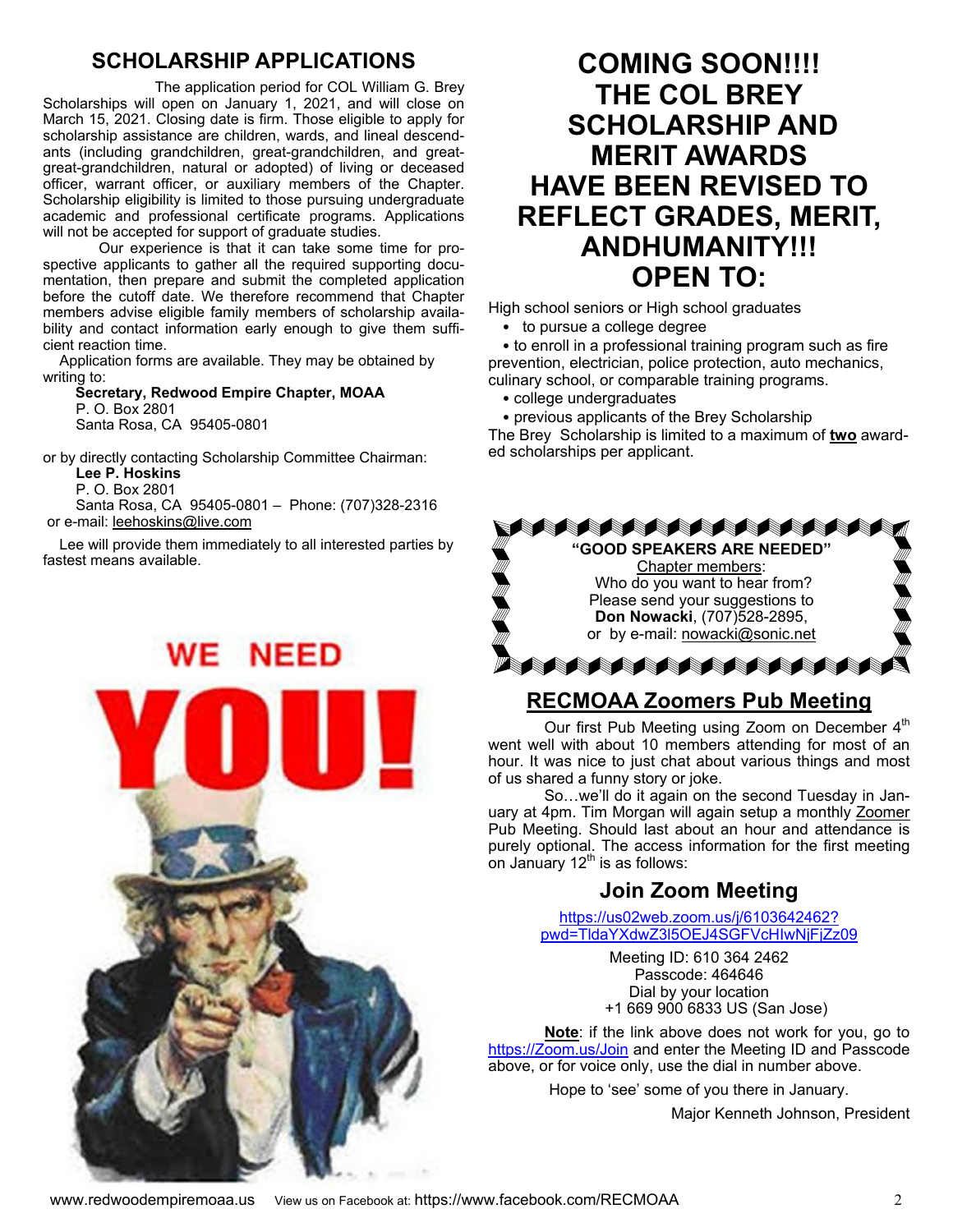#### **Legislative Affairs Update January 2021**

#### **General**:

CAL MOAA is alive and well. During the recent annual meeting, 20-21 November, I was impressed with the dynamic changes in this organization during the past twenty years. In those early years, I was not really convinced that it was anything other than a toothless old crony group that was not able to get done any significant benefits for the members.

However, I am most pleased to see a tremendous change in CALMOAA's use of professional lobbyists to act in benefit of our members and that of our colleagues in other services and veterans. This change could only be achieved with the active support of our chapters and its members providing "more bang for our buck" in Sacramento.

- 1. This brings up the point: Why belong to a local MOAA chapter? Besides following National MOAA's mission statement and providing camaraderie, there are many other cogent reasons to belong to a local chapter and CALMOAA. First and foremost, we need help to guarantee our rights by bringing our needs to our State Legislators. National MOAA already does a magnificent job at the national level with its 355,000 members as a leader in the Military Coalition. However, National MOAA does not cover individual states. Therefore we need the clout presented by CALMOAA with its 2500 members represented by its 30 chapters. Small chapters like ours of less than 100 members do not provide significant clout until we present ourselves as part of the larger state membership.
- 2. Through CALMOAA's efforts in conjunction with other military service organizations and the local VA, the closure of the Barstow Veterans Home was deferred pending further study.
- 3. Another big issue is the exemption of military retired pay. California and Vermont are the only two states which do not, at least give a partial exemption of military retired pay. While there are naysayers saying that this won't happen because it's been tried before with no results. Friends, to give up is **not an option.** If we keep trying, sooner or later, we will get results. This why we need your membership to increase our clout. You will benefit from this effort when we finally succeed. Please stay with us or join us if you are not a member.
- 4. Cash benefits are also obtained with educational scholarships for your children, grandchildren, etc. This is a tax free award.
- 5. Many other issues are resolved annually through CALMOAA's lobbyist work in Sacramento.
- 6. **If you have let your membership lapse, please come back! If you know someone who could be a member, bring them in! We all need you!**

#### **Federal:**

**Arlington National Cemetery Changes.** Although comment period is over with almost 2000 comments made in the Federal Register and MOAA has made its comments, it's still not too late to have your voices heard. Now, is an excellent time to get you Legislators involved. To do this, go to the MOAA website and follow the "Advocacy" to find the prepared letter to your Congressperson. It's easy and costs nothing. Will they get it? Yes, they will. I checked and, believe it or not, Congressman Jared Huffman received everyone I sent on each and every issue. However, you may

have to do a bit of follow-up to get a response you're looking for.

**National Defense Authorization Act - NDAA.** This bill was passed on November 9th inspired of President Trumps threat to veto it. We need to see how it works out after any changes. Watch for later news.

#### **State**

#### **General:**

The elections are over, or are they? New issues are being developed to pay for the massive trillions of dollar bailouts and are looking at *our pocketbooks* to pay for it.

I believe that we will be seeing state legislative actions during this coming year. Already we can see three ideas which are being floated around which could have an impact:

- **1. Wealth Tax.** This idea will tax not only income, but total asserts as well. This would another first in the nation for the Golden State.
- **2. Moving Out of the State Tax.** If you have the idea that you will save money by leaving the state, just wait. They will tax you on these savings.
- **3. Retroactive Tax.** So, if you get out of the state without paying, they will come and get you for the unpaid taxes retroactively.

While we need to wait and see what will happen during the next year, we believe that a form of **retired military pay** will be reintroduced. Also, the subject of the keeping open the **Barstow Veterans Home** will be revisited during the budget negotiations.

We probably will not see what happens after January 9, 2021.

LTC Vernon McNamee, USA Ret Legislative Affairs Chairman

#### **Redwood Empire Chapter member CPT WILLIAM ANDERSON, USA**

#### **Is offering his service to members and veterans in need.**

He realizes that the country is presently going through a rough time, because of the present COVID-19 virus and shelter in place, there are a lot of people with many different needs. He is offering to our members and any veterans organizations his help.

 As a landlord he can repair many house issues for our their members. **FREE!** They only need to pay for parts.

 He can transport supplies. He lives in Santa Rosa. He owns 46 properties in this state alone and is his own maintenance service. He does many kinds of things.

 Anyone can call him and he will give you more details.

Call: William Anderson at 707-331-0366